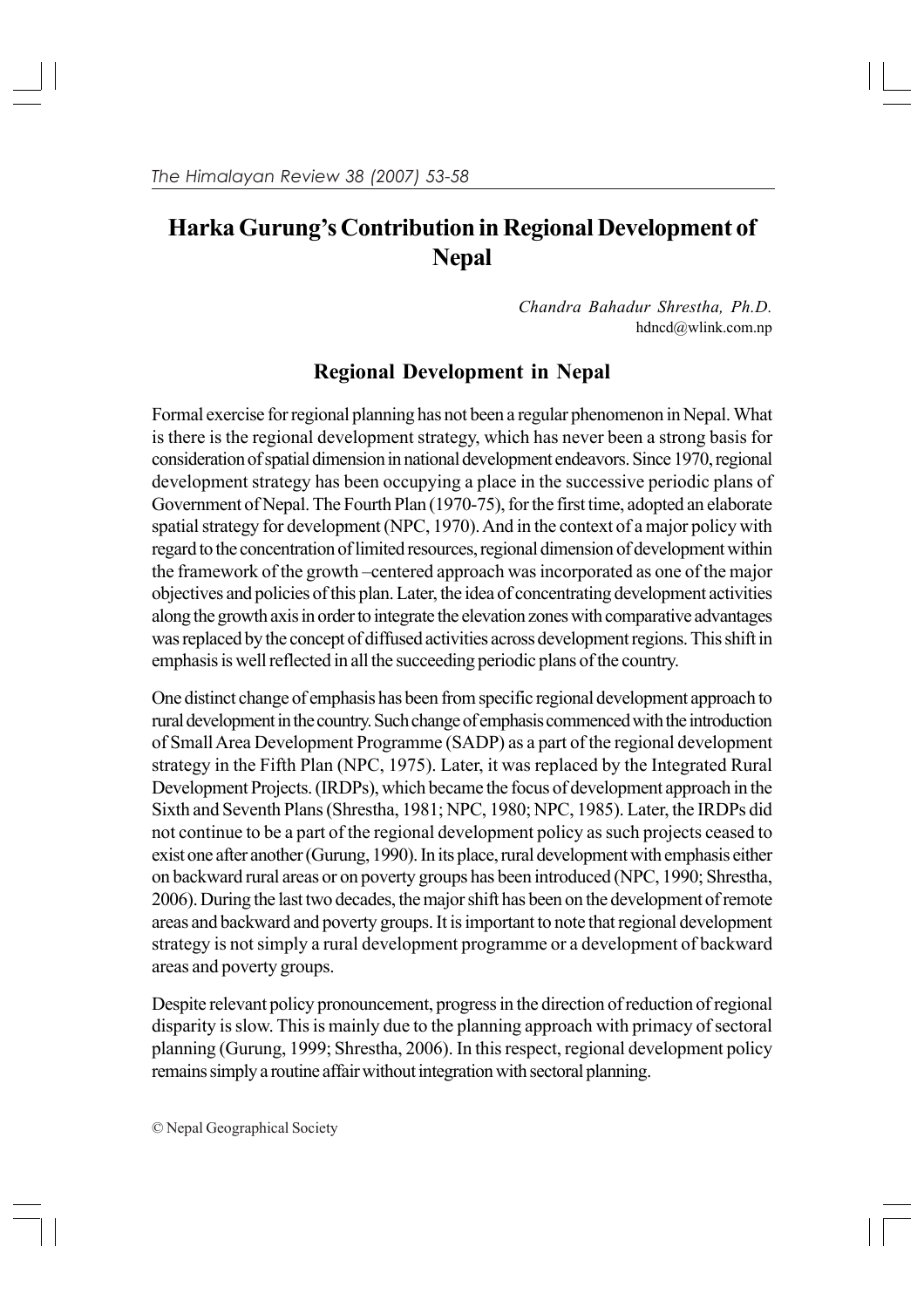### **Harka Gurung as Pioneer in Developing Regional Development Approach in Nepal**

For the first time in the country, Harka Gurung made an effort in developing a spatial strategy for development in Nepal. He carried out an intensive exercise for developing a regional development strategy which he formulated for the Fourth Plan of the country (Gurung; 1969). It was really the first formal exercise for regional planning in Nepal. The regional development strategy developed by Gurung for the Fourth Plan tried to establish three pioneering concepts in national development efforts. These are:-

- Need of inception of spatial dimension in sectoral planning,
- Regional strategy for development, and
- Development of backward areas.

This regional development strategy envisaged a series of north-south axes or development corridors linking diverse regions in both east-west and north-south directions (NPC, 1970: Appendix XIII). Growth centres were an integral component of growth axis. The most important aspect of this growth centre approach is the positive nature of polarized development as it takes place whereby the growth spreads to surrounding areas (Gurung, 2005)

Despite some obvious limitations of the growth centre approach as noted by several researchers, Harka Gurung continued to believe till his last day that this strategy was a relevant approach for regional development of Nepal (Gurung, 2005). Only one exception of Gurung's formal exercise for regional planning in Nepal was an exercise made by the National Planning Commission for incorporating the regional development planning in the Eight and Ninth plans (NPC, 1989). However, this exercise was not incorporated in the plans, notwithstanding the fact that the basic principles of this exercise were endorsed by the National Development Council, the apex planning body. Therefore, no formal document of the government as a part of regional planning in Nepal exists now except for the one developed by Harka Gurung.

It was with the formalization of Harka Gurung's exercise that regional development approach has been a continuous policy option in successive periodic plans of the country.

### **Harka Gurung's Concern About Strategic Changes in Regional Development Approach and Spatial Structure**

### **Concern About Strategic Changes in Regional Development Approach**

The most critical strategic change in regional development approach in the country had been from regional development to rural development. Such changes of emphasis commenced with the introduction of the Small Area Development Programme (SADP) as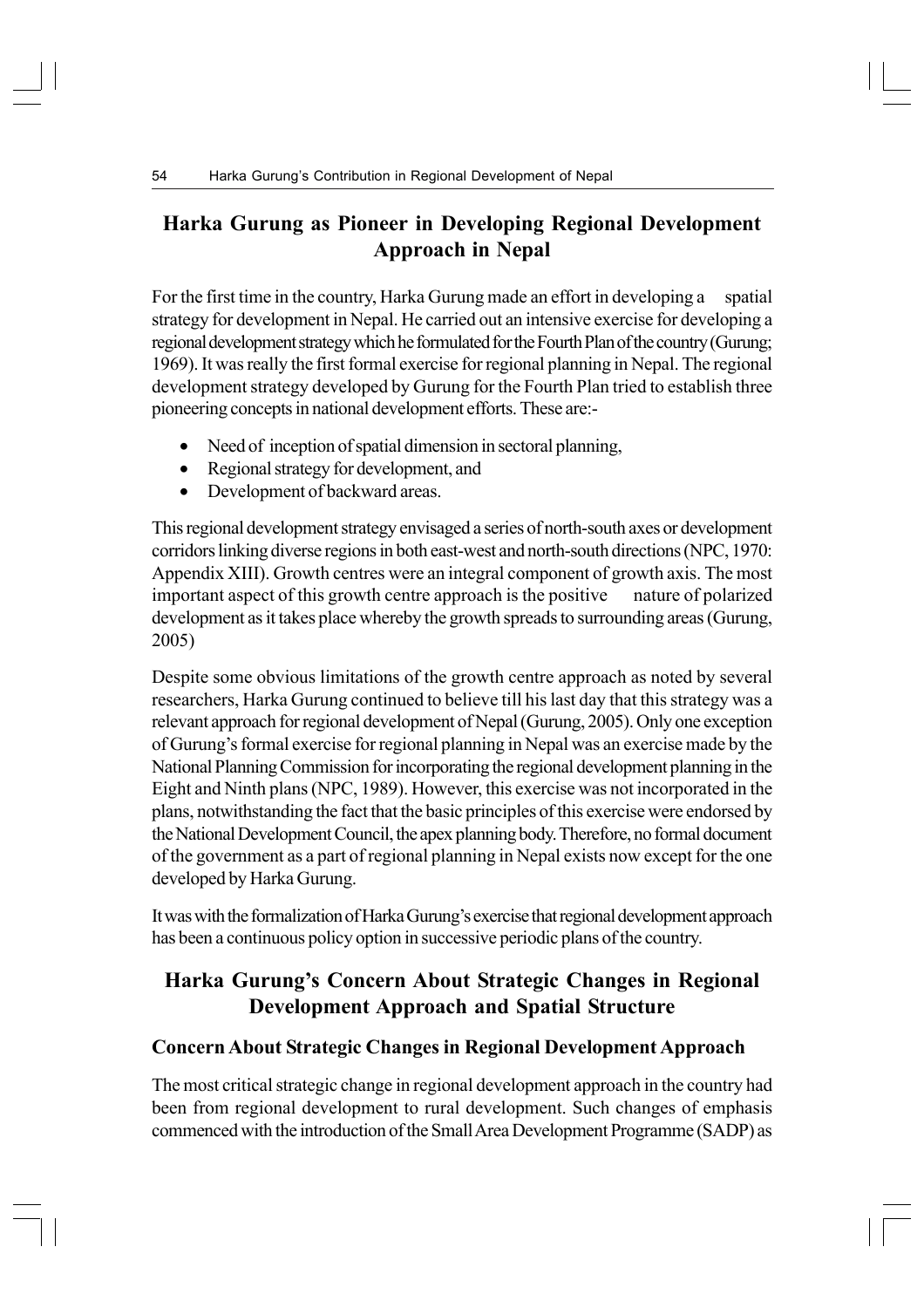a part of the regional development strategy in the Fifth Plan of the country. Harka Gurung was very critical about this change. With his critical comments on this as the Vice-Chairman of National Planning Commission, efforts were made to link SADPs with development corriders and growth centres. SADPs were implemented in 10 backward districts but without success with the provision of integration of the projects with growth centres. Later, the growth centre approach discontinued in the successive periodic plans. Harka Gurung was of the opinion that these changes distorted the regional strategy of national economic integration (Gurung, 2005). He argued that three elements contributed to the distortion of the regional strategy. First, the practice of giving sanctity to the formal development regions for programming led to emphasis on balance among five regions, rather than reducing imbalance among the elevation zones (mountain, hill and terai). The original idea of concentrating development activities along the growth axes in order to integrate the elevation zones with comparative advantages was replaced by a model of diffused activity across development regions. Regional strategy was interpreted as a wholesale dispersal instead of judicious aggregation of projects. Second, over emphasis given to Small Area Development Programme during the Fifth plan was another element which contributed to the distortion of regional strategy. Third, the emergence and expansion of various integrated rural development projects (IRDPs) also distorted the regional strategy. Seemingly, the other later developments like Basis Need Approach, Backward area development programme and Poverty alleviation programme were other elements that distorted the regional development strategy in the country.

### **Concern about Spatial Structure**

Harka Gurung believed that sub-national terrestrial units should be changed to make them capable of responding to the emerging needs. He voiced this need as early as 1975 when he proposed 5 development regions, 40 districts by consolidating existing 75 districts and reduction of VDCs. This proposal for consolidation of districts and reduction of the number of VDCs was rejected due to political consideration (Gurung, 2006:18).

Later, Harka Gurung proposed a need of four levels of administrative development units (Gurung, 2006:23). The proposed spatial hierarchy is provided in Table 1.

| Order        | Designation             |      | No. of Units Functional Regime |
|--------------|-------------------------|------|--------------------------------|
| First Order  | Development Region      |      | Planning & Development         |
| Second Order | Administrative District | 25   | Administrative & Development   |
| Third Order  | Sub-District            | 75   | Development & Service Delivery |
| Fourth Order | Village Committee &     |      |                                |
|              | Municipality            | 3000 | Development & Service Delivery |

|  | Table 1. Proposed Spatial Hierarchy |
|--|-------------------------------------|
|  |                                     |

*Source:* Harka Gurung 2006.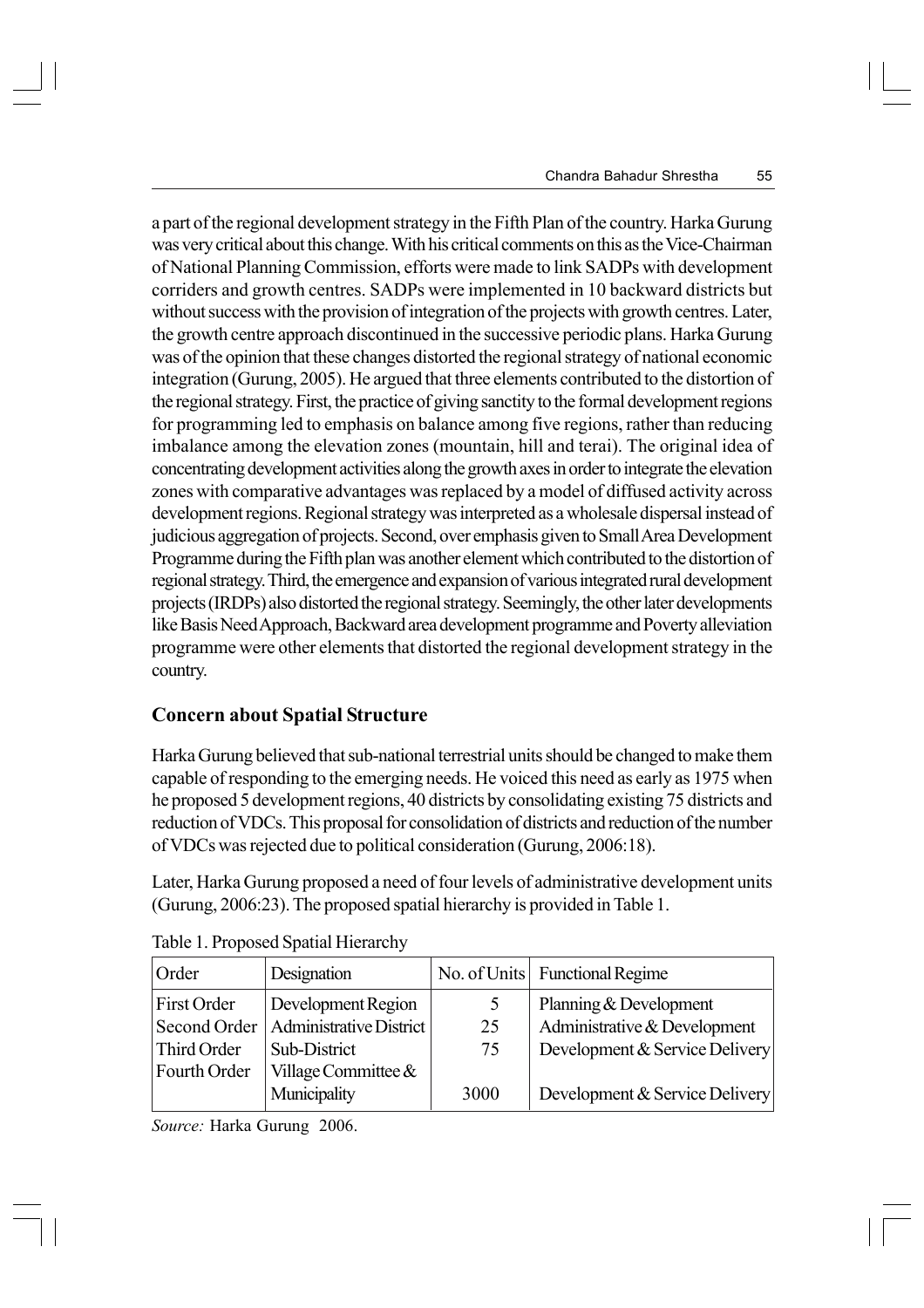According to Harka Gurung, the functional roles of each hierarchy would be as follows.

- Development regions were designated as the first order spatial unit and their primary function would be developmental with emphasis on economic integration of eco-zones. Each region should have a Regional Development Council.
- The consolidated 25 districts should constitute the second tier. These districts should have administrative and developmental functions. The existing 75 districts would be sub-districts with the functions of developmental and service delivery. The reduced number of VDCs and municipalities would constitute the fourth tier hierarchy with the functional roles of developmental and service delivery.

According to Harka Gurung, the need of consolidation of the existing 75 districts into 25 was based on two reasons (Gurung, 2003). First, the much extension of roads, airports and telecommunication facilities has narrowed geographic space in terms of travel time enabling the administration of much larger area. Second, reduction in the number of districts would logically be a measure to economize administrative cost.

### **Harka Gurung's Main Thrusts on Regional Policy Initiatives and Implementation Mechanism**

According to Harka Gurung, major thrusts on regional policy initiatives and implementation mechanism are related to seven aspects which are i) spatial orientation, ii) land use planning, iii) transport access, iv) industrial location, v) urban system, vi) decentralization and vii) organizational change (Gurung, 2006). His interpretations of these aspects are as follows:-

*i) Spatial reorientation*

There is need for spatial reorientation for a more balanced development through:

- integration of highland and lowland economics based on product specialization, and
- extension of the Tibet connection for development of remote mountain areas.
- *ii) Land use planning*

Macro level land use planning is essential to :

- device rational allocation and use of land resources, and
- resolve conflicts between sectoral master plans (forestry, agriculture and irrigation).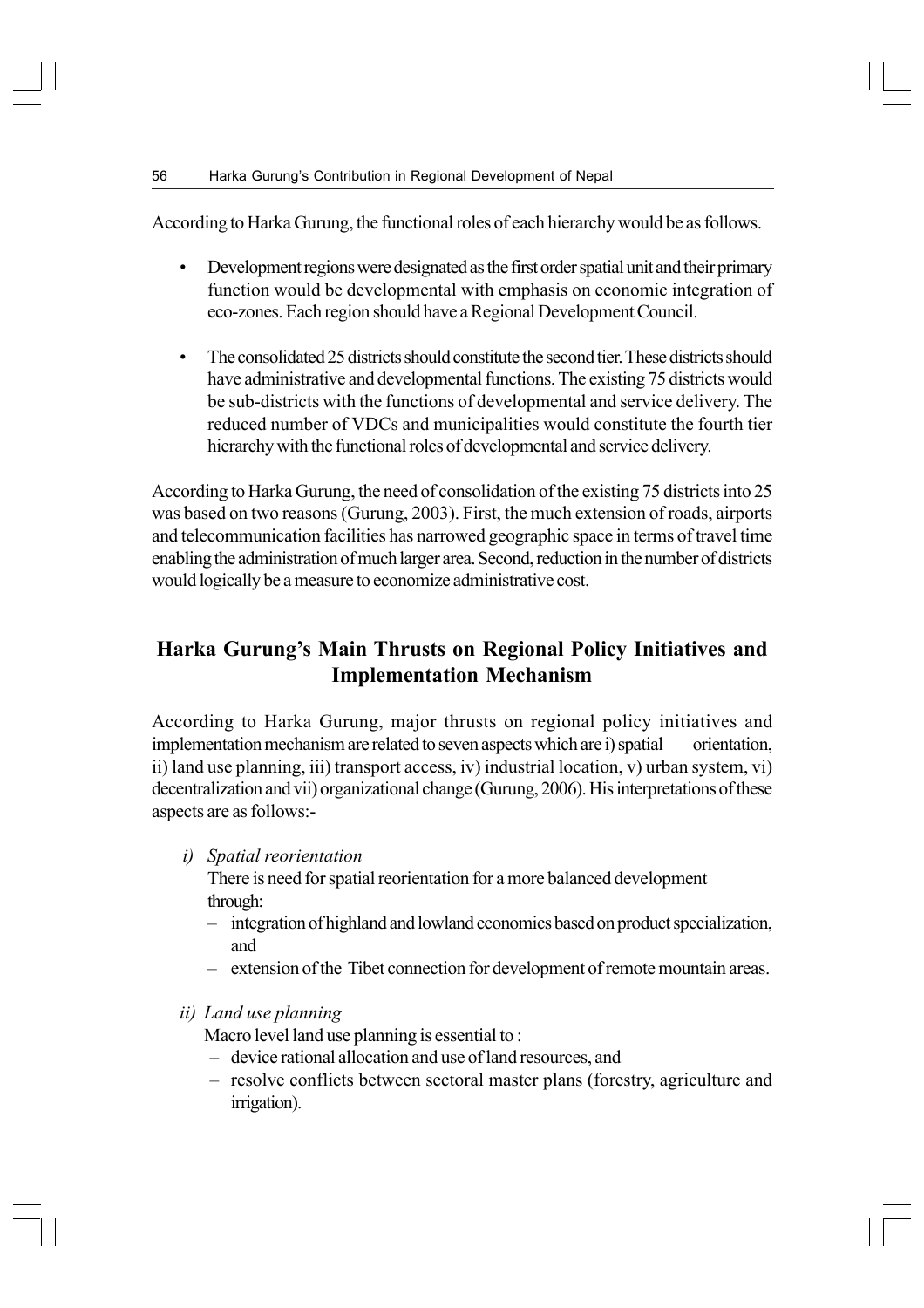*iii) Transport access*

The priorities for transport access should be:

- extension of roads to link Tibet
- road access to potential hydropower project sites, and
- extension of air service with better regulation of domestic airlines.
- *iv) Industrial location*

The following categories of industrial location are needed:

- industrial complex at major road junctions/along the East-west Highway,
- industrial district for small and medium scale industries at appropriate locations in the highlands, and
- large and medium size industries diverted outside the Kathmandu valley by levying high investmental surcharge.
- *v) Urban System*

To rationalize the urban system in the country the following measures should be undertaken

- location should be designated as urban on functional basis, and
- a three-tier urban hierarchy of regional centres, district headquarters and service centres should be established
- *vi) Decentralization*

The following should be made:

- consolidation of administrative districts from the present 75 to 25 and drastic reduction in the number of VDCs and municipalities,
- devolution of functions to DDC & VDCs with more tax authority, and
- local bodies to be given a share in the revenue generated from the extraction of natural resources within their areas.
- *vii) Organizational change*

The following organizational changes are needed:

- changing NPC members functional divisions from sectoral to regional assignment
- strengthening regional offices of the ministries with delegation of adequate authority, and
- establishing a regional development council in each region.

### **Conclusion**

Regional development approach in national development endeavors in Nepal has its beginning with Harka Gurung. It was Harka Gurung who created an intellectual basis